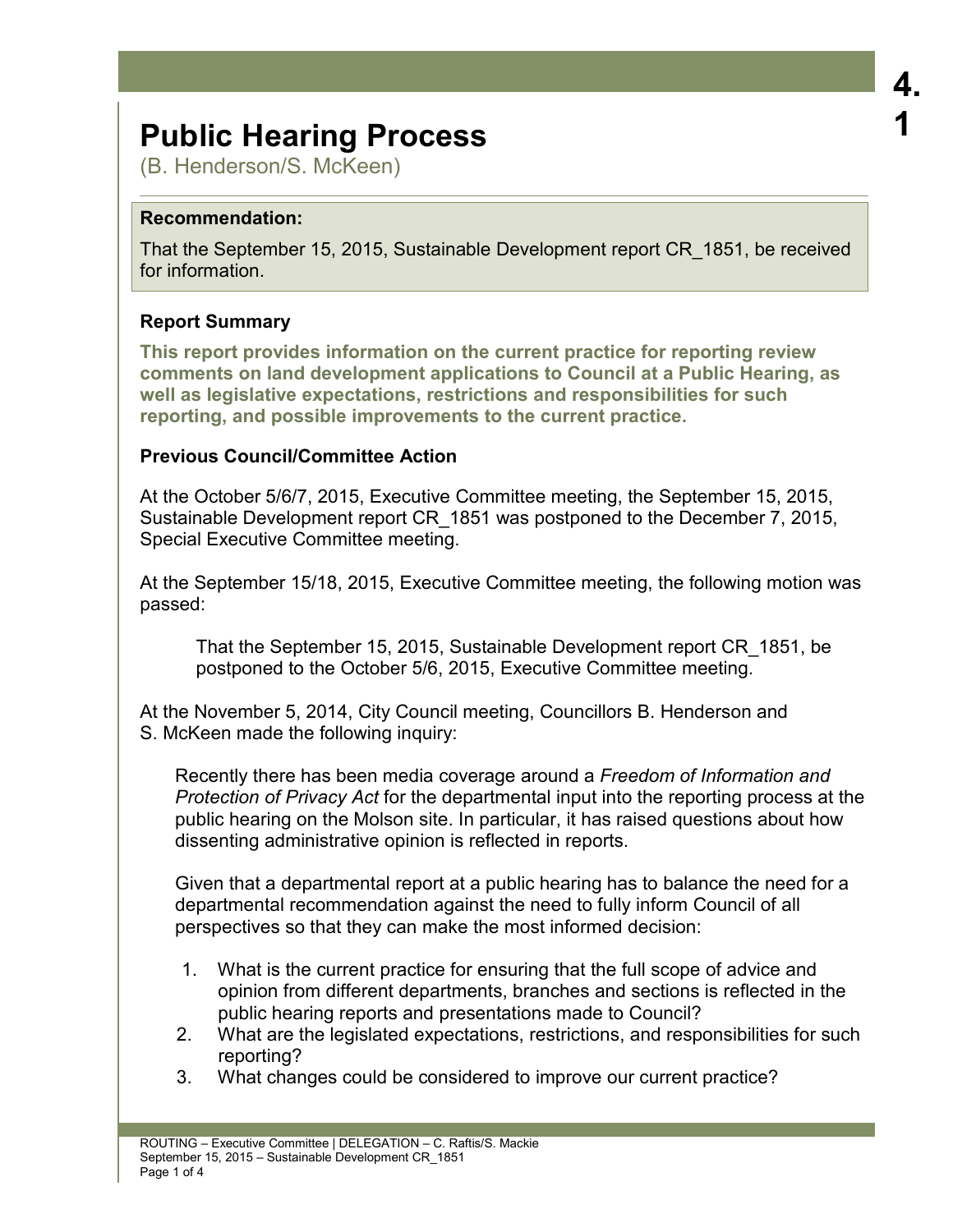#### **Report**

#### **1. What is the current practice for ensuring that the full scope of advice and opinion from different departments, branches and sections is reflected in the public hearing reports and presentations made to Council?**

Land development applications are circulated to all affected City departments and external utility agencies for review and comment. Depending on the complexity and degree of revisions to a submission, an application may require that it be circulated multiple times. The Current Planning Branch acts as the project manager in the review process, which involves coordinating the analysis of the application and determining Administration's position, as reflected in the City Council report. Through this process, the project manager identifies gaps, overlaps, and conflicts in comments and works with the reviewing groups to reconcile differences and address concerns. A recommendation is developed through a balanced approach that considers the broad application of implications and the best approach to advance the City of Edmonton vision, goals, and outcomes.

Under the current process, the project manager determines whether any concerns or issues raised by various branches of Administration can be meaningfully addressed through development and/or subdivision conditions, servicing agreements, legal instruments, or some other mechanism. If concerns or issues can be addressed through those mechanisms, they are considered resolved and the application is forwarded to a Public Hearing for City Council's consideration.

When mechanisms for resolving outstanding issues are identified, Administration does not report the issues as being unresolved to City Council. When issues remain unresolved following the circulation and analysis process, they are identified as unresolved in the report to City Council.

#### **2. What are the legislated expectations, restrictions and responsibilities for such reporting?**

The Court of Queen's Bench recently conducted a judicial review of the City's Public Hearing process relative to a rezoning application of the Molson site on the issue of whether City Council was appropriately informed through the process by City Administration. It concluded that there was no breach of procedural fairness nor prejudice in the process.

The *Municipal Government Act* requires that Council hold a Public Hearing when considering an amendment to a Land Use Bylaw. The *Act* allows City Council to establish a procedures bylaw and requires City Council hear from the public prior to making a decision. Law Branch reviews and comments on, but does not approve Public Hearing reports in advance of all Public Hearings.

#### **3. What changes could be considered to improve our current practice?**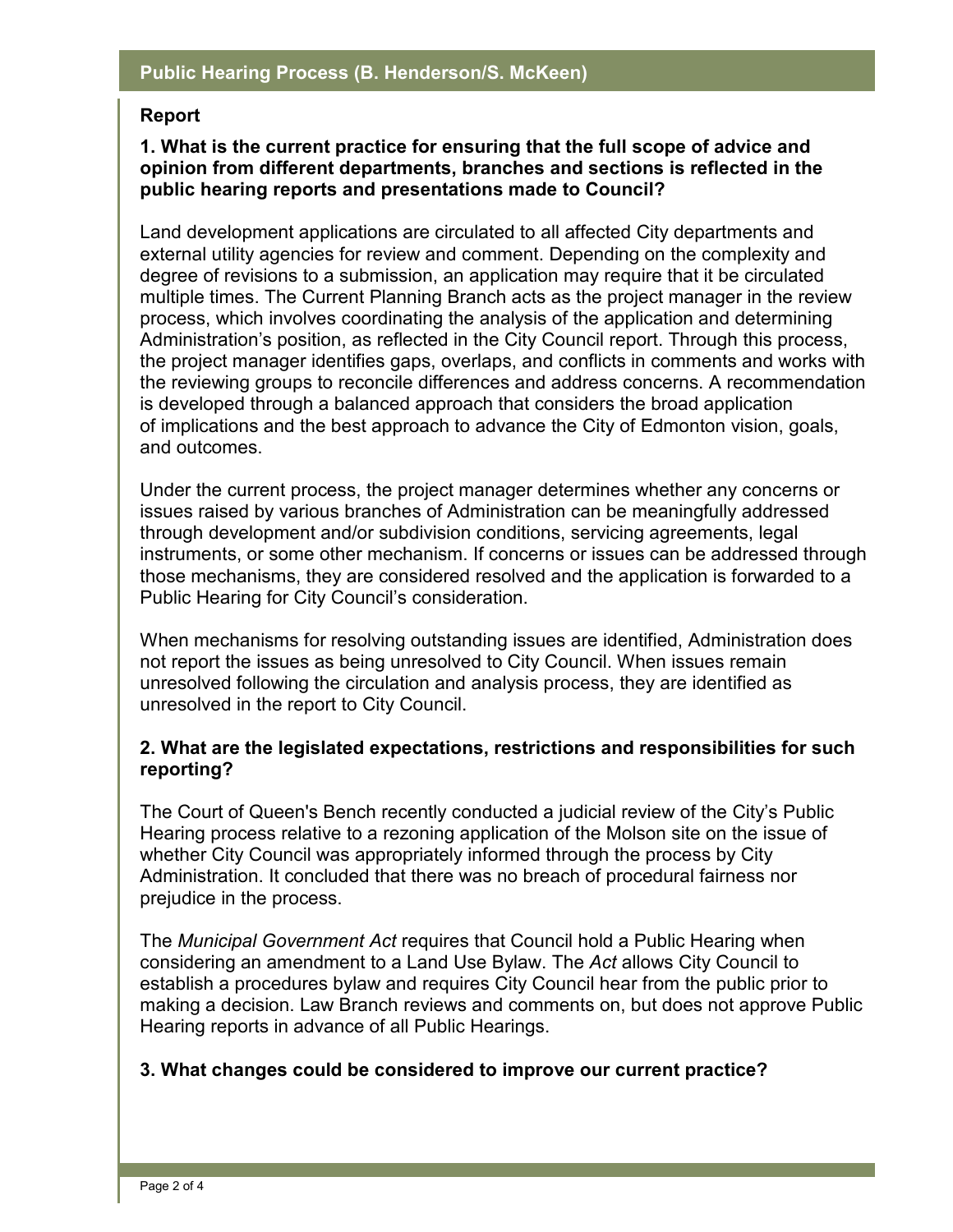#### **Public Hearing Process (B. Henderson/S. McKeen)**

Administration is constantly seeking ways to improve business processes including practices around Public Hearings. Sustainable Development has faced significant challenges due to rapid growth and the significant increase in development and construction activity. The ensuing growth in staffing has presented numerous challenges both in recruiting experienced staff and in dealing with the high volume of activity. In response, specific initiatives have been launched around staff training, the development of tools to support effective service delivery, and a strong staff engagement program to enhance staff retention.

Council Public Hearing reports now indicate whether all comments from affected City departments and utility agencies have been addressed. The current practice is to resolve any applicable concerns from reviewing departments and agencies before advancing to Public Hearing. Additional improvements to the Public Hearing process that are currently underway include:

- holding ongoing education and information sharing sessions between staff from all affected City departments and utility agencies so that those involved better understand each other's work
- formalizing communication with all affected City departments and utility agencies regarding application status and the outcomes of comments provided
- starting engagement with affected City departments and utility agencies earlier in the process to facilitate a collaborative approach to land development application review.

These initiatives are intended to increase the understanding of technical requirements and the role of each reviewing group, as well as to improve communication between reviewing groups. While some of these initiatives are in the early stages, they are expected to lead to improved outcomes as Administration works together to provide the recommendation that best advances City goals.

## **Conclusion**

In the current approach to decision making on applications, Current Planning acts as the project manager and consensus is sought during early application review. The project manager ultimately makes a recommendation by considering the full application implications and the best approach for advancing the City of Edmonton vision.

In making a final recommendation, all circulation comments may not be fully incorporated given that a wide range of aspects (up to 30 circulations) are considered, such as site servicing, costs, transportation implications, housing policy, heritage policy and community concerns.

This decision-making process can involve senior levels of Administration determining an approach that appropriately balances corporate outcomes, including: Edmonton is attractive, compact, environmentally sustainable, and safe; Edmontonians are connected to the city in which they live, work, and play; and Edmonton has a globally